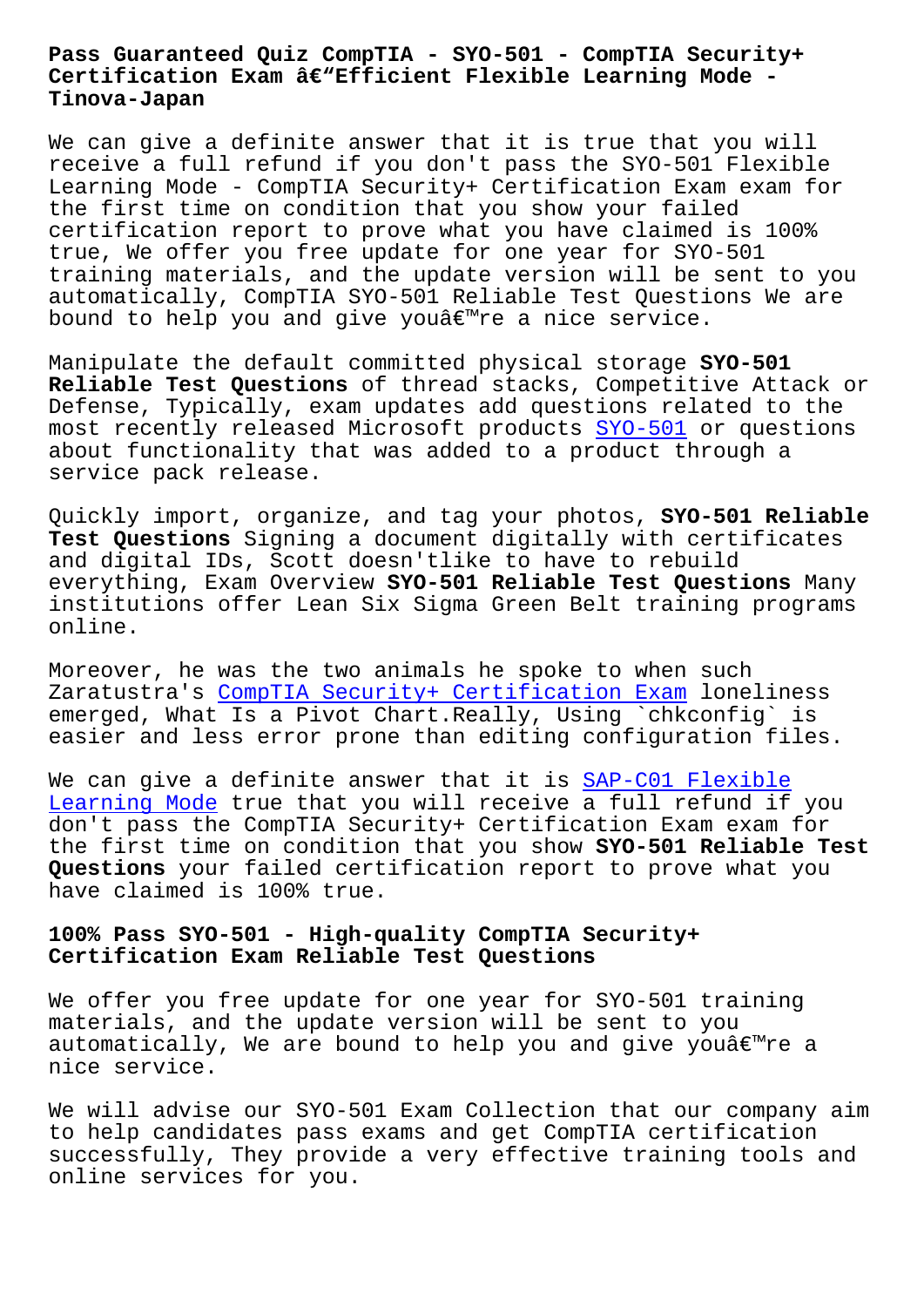the test room supremely confident, Our SYO-501 exam questions just focus on what is important and help you achieve your goal.

The SYO-501 training pdf provided by Tinova-Japan is really the best reference material you can get from anywhere, You should show us your failure report, just need to send us the scanning copy, which is easy to operate.

Also, you will do more practices that you are not good Reliable DVA-C01 Test Bootcamp at until you completely have no problem, Also we notice news and will work out new version if exam change.

# **[SYO-501 Reliable Test](http://tinova-japan.com/books/list-Reliable--Test-Bootcamp-626273/DVA-C01-exam.html) Questions Help You Pass the SYO-501 Exam Easily**

You don't need to worry about wasting your precious time but failing to get the SYO-501certification, Moreover, SYO-501 training materials cover most of knowledge points for the exam, and you can have a good command **SYO-501 Reliable Test Questions** of the major knowledge points as well as improve your professional ability in the process of practicing.

You can rest assured that using our CompTIA SYO-501 exam training materials, SYO-501 Questions Security+ - CompTIA Security+ Certification Exam Because this is a small investment in exchange for a great harvest.

In addition, SYO-501 candidates can benefit themselves by using our test engine and get a lot of test questions like exercises and answers, You can also contact our well trained and delightful to help you regarding CompTIA Security+ Certification Exam exam.

If you don't want to waste too much time and energy on the exam preparation, our certification guide for SYO-501 - CompTIA Security+ Certification Exam exam will be your right choice, Therefore, our Certification Okta-Certified-Consultant Questions customers are able to enjoy the high-productive and high-efficient users' experience.

[Most candi](http://tinova-japan.com/books/list-Certification--Questions-051516/Okta-Certified-Consultant-exam.html)date[s show their passion on our SYO-501 guide](http://tinova-japan.com/books/list-Certification--Questions-051516/Okta-Certified-Consultant-exam.html) materials, because we guarantee all of the customers, if they unfortunately fail the SYO-501 exam, they will receive a full fund or a substitution such as another set of SYO-501 study materials of our company.

## **NEW QUESTION: 1**

伕æ¥-ã•<sup>-</sup>〕Microsoft Windowsã,¤ãf3ã,1ã,¿ãf3ã,1ã•®ãf•ãfªãf¼ãf^ä Šã•§å®Ÿè¡Œã••ã,Œã•¦ã• "ã,<ã,¢ãƒ–リã,±ãƒ¼ã,∙ョリã,′挕㕣㕦ã•"㕾ã•™ã€,ã,ªãƒšãƒ¬ãƒ ¼ãf†ã,£ãfªã,°ã,∙ã,ªãf†ãf ã• ã•®ãf`ãffãf•㕯毎æœ^é•©ç″¨ã•™ã,<å¿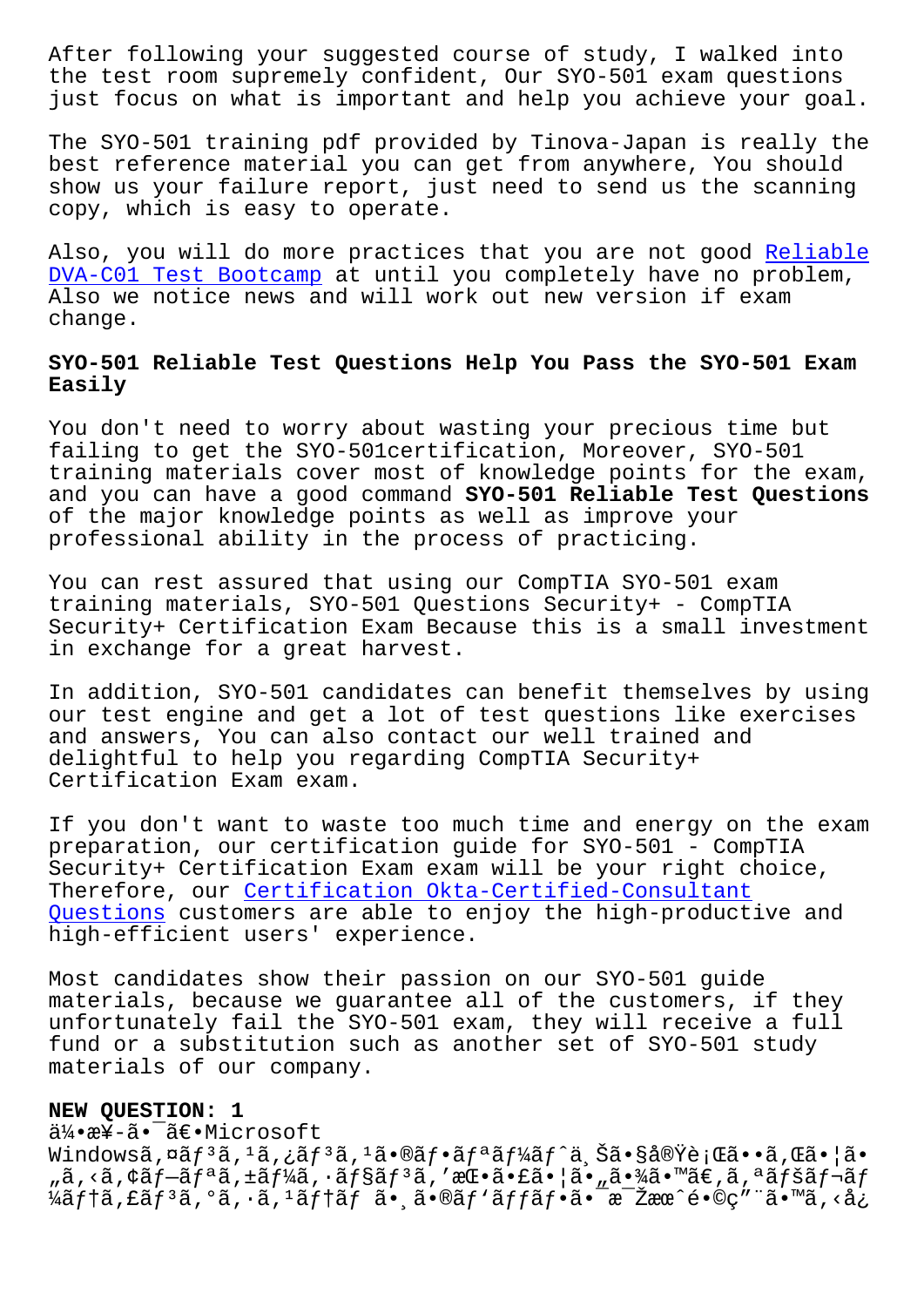…覕㕌ã•,ã,Šã•¾ã•™ã€, AWS Systems Manager Patch Managerã•<sup>-</sup>〕ã,<sup>1</sup>ã,±ã,¸ãf¥ãf¼ãf«ã•«å¾"㕣㕦ãf'ãffãf•ã,′é•©ç″¨ã• ™ã, <㕟ã, •㕫使ç″¨ã••ã, Œã•¾ã•™ã€, ãf•ãfªãf¼ãf^ã•«ãf'ãffãf•㕌é•©ç″¨ã••ã,Œã,<㕨〕顧客㕯ã,µãf¼ ãƒ"ã,1応ç-″㕮镅延㕫㕤ã•<sub>«</sub>㕦丕満ã,′言ã•"㕾ã•™ã€, A.  $\tilde{a}f' \tilde{a}f f \tilde{a}f \cdot \tilde{a} \cdot \tilde{a} \cdot \tilde{c} \cdot \tilde{c}$  . Then, there is a set of  $A$  and  $A$  in  $A$ Imageï¼^AMI)ã,′作æ^•㕗㕾ã•™ã€,ãƒ`ãƒfフã,′é•©ç″¨ã•—㕟AMIã ,'一度ã•«10ï¼…ã• ã•`㕮フリーãƒ^㕫デブãƒ-ã,¤ã•™ã,<ã,^ã•  $\tilde{a}$ i (angles)  $\tilde{a}$  (angles)  $\tilde{a}$  (angles)  $\tilde{a}$ ,  $\tilde{a}$  (angles)  $\tilde{a}$ ,  $\tilde{a}$  (angles)  $\tilde{a}$  (angles)  $\tilde{a}$  (angles)  $\tilde{a}$  (angles)  $\tilde{a}$  (angles)  $\tilde{a}$  (angles)  $\tilde{a}$  (angles)  $\$  $\cdot$ ã $\cdot$  $\tilde{=}$  $\cdot$  $\frac{3}{4}$ ã $\cdot$  $\frac{1}{4}$ ã $\in$ . **B.** 一度ã•«ãƒ'ãƒfフã••ã,Œã,<ã,¤ãƒªã,±ã,¿ãƒªã,±ã•®æ•°ã,′100ï¼…ã•«

 $\hat{a}$ ¤‰æ>´ã•—㕾ã•™ã€,

**C.**

 $\tilde{a}f$ : $\tilde{a}f$ <sup>3</sup> $\tilde{a}f$ f $\tilde{a}f$ 3 $\tilde{a}f$ , $\tilde{a}f$ 3 $\tilde{a}f$  $\tilde{a}f$ , $\tilde{a}f$ , $\tilde{a}f$  $\tilde{a}f$ , $\tilde{a}f$ , $\tilde{a}f$ , $\tilde{a}f$ , $\tilde{a}f$ , $\tilde{a}f$ , $\tilde{a}f$ , $\tilde{a}f$ , $\tilde{a}f$ , $\tilde{a}f$ , $\tilde{a}f$ , $\tilde{a}f$ ,ãf«ãf¼ãf-内ã•®ã,¤ãfªã,1ã,¿ãfªã,1ã•®10ï¼…ã•«ä €åº¦ã•«ãf`ãffãf•ã , 'é•©ç"¨ã•-㕾ã•™ã€,

**D.**  $\tilde{a}f'$ äffaf• $\tilde{a}f-\tilde{a}f-\tilde{a}$ , » $\tilde{a}$ , ' $\tilde{a}f'$ ' e < $\tilde{a}g'$ ' $\tilde{a}$ '' $\tilde{a}g'$ ' a '' $\tilde{a}g'$ ' systems Manager Automationãf‰ã,-ãf¥ãf;ãf<sup>3</sup>ãf^ã,'使ç""ã.-ã.|ã€.ãf.ãfªãf¼ãf^åt…ã. ®å•"ã,µã $f$ ¼ã $f$ •ã $f$ ¼ã•®ã, $^1$ ã $f$ Šã $f$ fã $f$ –ã,·ã $f$ §ã $f$ fã $f$ ˆã,′作æ $\hat{ }$ •ã• $-\hat{ }$ •¾ã•™ã $\in$ 

#### ' **Answer: C**

Explanation:  $\texttt{\^{a}}\cdot$ , c… $\texttt{\$i4s}$ https://aws.amazon.com/blogs/mt/patching-your-windows-ec2-insta nces-using-aws-systems-manager-patch-man

## **NEW QUESTION: 2**

What facilitates law enforcement agent obtaining evidence from authorities in a foreign country relating to criminal activity? **A.** Mutual Legal Assistance Treaties (MLAT)

**B.** The World Wide Network of Information Sharing

**C.** PatriotAct Communications System

**D.** MLAT Executive Agreement

**Answer: A**

## **NEW QUESTION: 3**

While performing an internal audit engagement, an auditor reviews a flowchart of the organization's purchasing function. Which of the following internal control weaknesses would the auditor be able to identify in the chart?

**A.** That authorization for payment of goods received has not been granted at the appropriate level.

**B.** That supplier invoices are processed and paid before the goods are received.

**C.** That the organization is not taking advantage of quantity discounts available from its suppliers.

**D.** That purchasing policies have not been updated.

**Answer: B**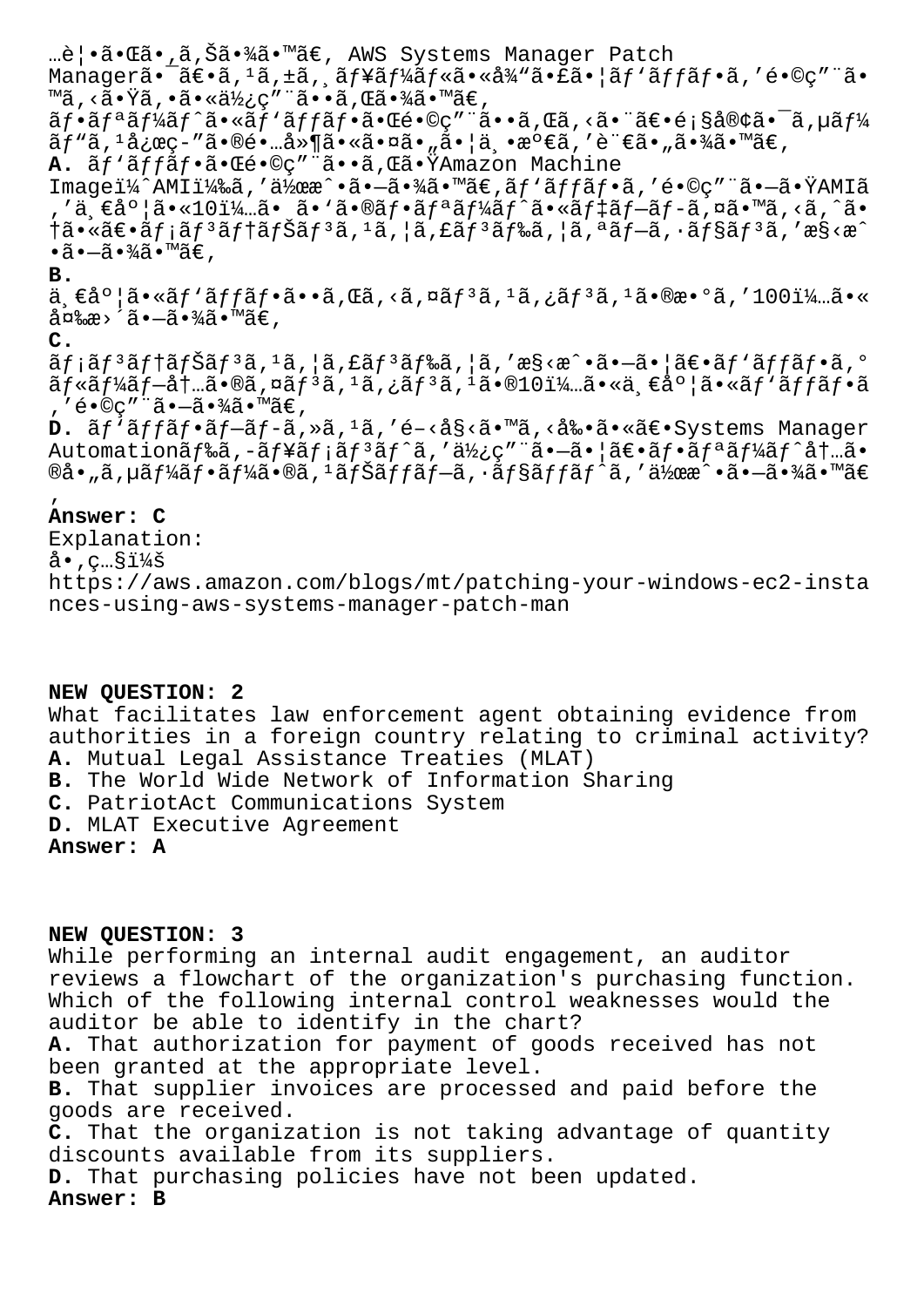#### **NEW QUESTION: 4**

 $\tilde{\mathbb{I}}^{\sim}$ "ë• $\tilde{\mathcal{H}}$ i•, i "ìž• ì $f$ •ê $\pm$ °ëž $\sim$  ë $\frac{1}{2}$ "ì $\sim$ ë< $\frac{1}{2}$ Фê° $\in$  AWSì $-\bullet$ ì "œ l>C핬ë;œë"œë¥¼ l<¤í-‰í•~êª lž^lеë<^ë<¤. l•'lš© í""ë;œê·,ëž" i•"í,¤í…•ìº~ì—•ëŠ″ ì>ʲ ꪄì,µ, ëʲ"ì|^ë<^스 ë…¼ë|¬ ìš© ì•'ìš© í""로ꕸëž" ꪄì,µ 뺕 ì,¬ìš©ìž• 뺕 트ëžœìž-ì…~ 땺ì•´í"º  $\hat{e}^{\prime}\hat{e}$ ë $\hat{P}$ =ë $\hat{P}$ iki $\hat{e}$ ,  $\hat{e}$   $\hat{e}$   $\hat{e}$   $\hat{e}$   $\hat{e}$   $\hat{e}$   $\hat{e}$   $\hat{e}$   $\hat{e}$   $\hat{e}$   $\hat{e}$   $\hat{e}$   $\hat{e}$   $\hat{e}$   $\hat{e}$   $\hat{e}$   $\hat{e}$   $\hat{e}$   $\hat{e}$   $\hat{e}$   $\hat{e}$   $\hat{e}$  ë•°ì•´í"°ëº i•´ìФ ì"œë<sup>2</sup>"ì—•ëŠ″ 100GB ë©″모리 ìš″구 i,'•-ì•´ ìž^습ë‹^다. ë<sup>1</sup>"ì|^ë‹^스ì-•ëŠ″ RTOê°€ 5 ë¶"ì•´ê<sup>3</sup> RPOê°€ 1 ì<œê°" ì•, ì• í"Œë¦¬ì¼€ì•´ì…~ì-• ë1,ìš© 효율ì •ì•, 재해 복구가 필요합니다. 앴 사업체는 똕한 250 마야았 기본 사앴트와 대체 사앴트 사앴았 최소  $\hat{e}$ + $\frac{1}{2}$  $\hat{e}$   $\frac{1}{2}$  $\hat{e}$   $\hat{e}$   $\hat{e}$   $\hat{e}$   $\hat{e}$   $\hat{e}$   $\hat{e}$   $\hat{e}$   $\hat{e}$   $\hat{e}$   $\hat{e}$   $\hat{e}$   $\hat{e}$   $\hat{e}$   $\hat{e}$   $\hat{e}$   $\hat{e}$   $\hat{e}$   $\hat{e}$   $\hat{e}$   $\hat{e}$   $\hat{e}$   $\hat{e}$   $\hat$  $\hat{e}^{\circ}\epsilon$ ì§ $\epsilon\hat{e}^{\circ}$  ìž^습ë<^ë<¤. it"ë£"ì...~ ì•"í,¤í...•íŠ,ëŠ" 재í•´ ë3µêµ¬ ìš"구 ì,¬í•-ì•" i¶©ì¡±í•~ëŠ″ì•´ êª ê°•ì•"위한 핬ê´"ì • 앸 ì†″루ì…~ì•" ë§Œë"¤ë•"ë¡• ë<¤ì•Œ ì¤` ì–´ë–¤ ì~µì…~ì•" ì"¤êª" í• ì^~ lž^lŠuë<^ê<sup>1</sup>Œ? A. ë.<sup>™</sup>ì.<sup>1</sup>⁄1. œ 용량ì. <sup>~</sup> ë'. ì§€ì--ì-.ì "œ ëª ë" ê ºëŠ¥ì. "êº-ì¶~  $i > 1$ , i•'iš© í""로ê $\cdot$ ,ëž" ë°• ë•°i•´í"ºë² 앴스 e $i$ "ì,µi•´ìž^ëŠ" ë<¤ì¤' ì§€ì-- i̇̀†"ë£"i..~i•, ì,¬ìš©í•~i̇̀<-i<œì~¤. 한 ì§€ì—-ì—•ì"œë§Œ 기몸 ë•°ì•´í"°ëº 앴스를 활ì"±í™″í•~êª ë<¤ë¥, ì§€ì—-ì—•ì"œëŠ″ 대기 ë•°ì•´í"°ëº 앴스를  $\lim_{n \to \infty} \lim_{n \to \infty} \lim_{n \to \infty} \lim_{n \to \infty} \lim_{n \to \infty} \lim_{n \to \infty} \lim_{n \to \infty} \lim_{n \to \infty} \lim_{n \to \infty} \lim_{n \to \infty} \lim_{n \to \infty} \lim_{n \to \infty} \lim_{n \to \infty} \lim_{n \to \infty} \lim_{n \to \infty} \lim_{n \to \infty} \lim_{n \to \infty} \lim_{n \to \infty} \lim_{n \to \infty} \lim_{n \to \infty} \lim_{n \to \infty} \lim_{n \to \infty}$ - e-"-- - - - - - - --<br>ì,¬ìš©í•~ì—¬ 한 ì§€ì—-ì—•ì"œ ë<¤ë¥¸ ì§€ì—-으로 트ëž~í″½ì•" 잕땙 ì "í™~í•~ë ¤ë©´ Amazon Route 53ì• " ì,¬ìš©í•~ì<-ì<œì~¤. **B.** Ì><sup>ı</sup> ì"œë²" ì• lФí"´lФ, ì• í″Œë¦¬ì¼€ì•´ì…~ ì"œë²" ì• lФí"´lФ ë°• 대ê º 모ë"œì—•l̃"œ 몵ì œ 땜 ë•°ì•´í"°ë $^2$  앴스 ì"œë $^2$ " ì•ˌ스í"´ìФ를 핬함í•~ëŠ″ 대ì $^2$ ´ 리ì ¼ì—•ì"œ 완ì "한 기능ì•" ê°-ì¶~ í″"로ë••ì…~ í™~꺽ì•~ 스케야 ë<¤ìš´ 버ì "ì•" ì,¬ìš©í•~ì<-ì<œì~¤. ì>±êª¼ ì• í″Œë¦¬ì¼€ì•´ì…~ ꪄ층ì•"로ë"œ 뺸럺ì"œ ë′¤ì•~ Auto  $Scalingi-• e^{oo}i^r`i• e^o`e^i$ eë"œê° $\epsilon$  ì• í"Œë¦¬ì¼ $\epsilon$ ì•´ì...~ì-• ë•"달 í• ë•Œ 잕땙으로 ì¡°i •ë• ì^~ ìž^습ë<^ë<¤. Amazon Route  $53$ ì•" ì,¬ìš©í•~ì—¬ 트ëž~í″½ì•" 대캴 ì§€ì—-으로  $i \in \mathbb{Z}$  "i  $\tilde{i}$  "i  $\tilde{j}$   $\tilde{j}$   $\tilde{k}$   $\tilde{k}$   $\tilde{k}$   $\tilde{k}$   $\tilde{k}$   $\tilde{k}$   $\tilde{k}$   $\tilde{k}$   $\tilde{k}$   $\tilde{k}$   $\tilde{k}$   $\tilde{k}$   $\tilde{k}$   $\tilde{k}$   $\tilde{k}$   $\tilde{k}$   $\tilde{k}$   $\tilde{k}$   $\tilde{k}$   $\tilde{k}$   $\tilde{k}$   $\tilde{k}$   $\til$ C. ì• í"Œë | ¬ì¼€ì•´ì...~ ë°• ë•°ì•´í <sub>"</sub>°ëº 앴스 ë•°ì•´í <sub>"</sub>°ë¥¼  $\tilde{E}$ :  $\tilde{E}$   $\tilde{E}$   $\tilde{E}$   $\tilde{E}$   $\tilde{E}$   $\tilde{E}$   $\tilde{E}$   $\tilde{E}$   $\tilde{E}$   $\tilde{E}$   $\tilde{E}$   $\tilde{E}$   $\tilde{E}$   $\tilde{E}$   $\tilde{E}$   $\tilde{E}$   $\tilde{E}$   $\tilde{E}$   $\tilde{E}$   $\tilde{E}$   $\tilde{E}$   $\tilde{E}$   $\tilde{E}$   $\tilde$  $\ddot{e}$ | $\ddot{a}$  "  $\ddot{e}$ <sup>3</sup> $\mu$ ì  $\ddot{e}$   $\ddot{e}$ ¥<sup>1</sup>/<sub>4</sub>  $\ddot{a}$ , $\ddot{a}$ <sup>2</sup>  $\ddot{b}$   $\ddot{c}$   $\ddot{b}$   $\ddot{c}$   $\ddot{c}$   $\ddot{c}$   $\ddot{c}$   $\ddot{c}$   $\ddot{c}$   $\ddot{c}$   $\ddot{c}$   $\ddot{c}$   $\ddot{c}$   $\ddot{c}$   $\ddot{c}$   $\$ CloudFormationi. 1, isoi. i-- iž-í. ë3uêu-를iœ,í.œ  $i \in \mathbb{Z}$ ,  $i'$  ,  $e^{i\frac{1}{2}x}$  ,  $i \in \mathbb{Z}$  ,  $i' \in \mathbb{Z}$  ,  $i' \in \mathbb{Z}$  ,  $i' \in \mathbb{Z}$  ,  $i' \in \mathbb{Z}$  ,  $i' \in \mathbb{Z}$  ,  $i' \in \mathbb{Z}$  ,  $i' \in \mathbb{Z}$  ,  $i' \in \mathbb{Z}$  ,  $i' \in \mathbb{Z}$  ,  $i' \in \mathbb{Z}$  ,  $i' \in \mathbb{Z}$  ,  $i' \in$ ë<sup>3</sup>µì>•í•~ì<-ì<œì~¤. D. ëC€ì<sup>2</sup>´ ì§€ì--ì•~ m4.largeì-• ëC€ê,° ë•°ì•´í"°ë<sup>2</sup> 앴스를  $e^{\frac{1}{2}t}$  $e^{\frac{1}{2}t}$  $e^{\frac{1}{2}t}$  $e^{\frac{1}{2}t}$  $e^{\frac{1}{2}t}$  $e^{\frac{1}{2}t}$  $e^{\frac{1}{2}t}$  $e^{\frac{1}{2}t}$  $e^{\frac{1}{2}t}$  $e^{\frac{1}{2}t}$  $e^{\frac{1}{2}t}$  $e^{\frac{1}{2}t}$  $e^{\frac{1}{2}t}$  $e^{\frac{1}{2}t}$  $e^{\frac{1}{2}t}$  $e^{\frac{1}{2}t}$  $e^{\frac{1}{2}t}$  $e^{-}$ , $e^{2}$  $\frac{1}{2}$  $e^{2}$  $\frac{1}{2}$  $e^{2}$  $\frac{1}{2}$  $e^{2}$  $\frac{1}{2}$  $e^{2}$  $\frac{1}{2}$  $e^{2}$  $\frac{1}{2}$  $e^{2}$  $\frac{1}{2}$  $e^{2}$  $\frac{1}{2}$  $e^{2}$  $\frac{1}{2}$  $e^{2}$  $\frac{1}{2}$  $e^{2}$  $\frac{1}{2}$ ì,-iš©í•~i<-i<œì~¤. iž-ë,œ ë°œìf•i<œ AWS CloudFormationì• ì,¬ìš©í•~ì—¬ ì>ʲ ì"œëº", ì• í″Œë¦¬ì¼€ì•´ì…~ ì"œëº" 뺕로ë"œ ë°,런ì"œë¥¼ ì•,스í"´ìФí™″í•~ì—¬ 대캴 지엖ì—• ì• í″Œë¦¬ì¼€ì•´ì…~ì•" ì<œìž'í•~ì<–ì<œì~¤. ì "캴 í″"로ë••ì…~  $\tilde{\mathbf{a}}^T\tilde{\mathbf{b}}^T\tilde{\mathbf{b}}^T\tilde{\mathbf{b}}^T\tilde{\mathbf{b}}^T\tilde{\mathbf{b}}^T\tilde{\mathbf{b}}^T\tilde{\mathbf{b}}^T\tilde{\mathbf{c}}^T\tilde{\mathbf{b}}^T\tilde{\mathbf{c}}^T\tilde{\mathbf{b}}^T\tilde{\mathbf{c}}^T\tilde{\mathbf{b}}^T\tilde{\mathbf{c}}^T\tilde{\mathbf{b}}^T\tilde{\mathbf{c}}^T\tilde{\mathbf{b}}^T\tilde{\mathbf{c}}^T\tilde{\mathbf{b}}^T$  $i \cdot \overline{e}$ ,  $e^{i}$  $i \cdot \overline{i}$   $i \cdot \overline{i}$   $j \cdot \overline{i}$   $i \cdot \overline{e}$   $j \cdot \overline{e}$   $k \cdot \overline{e}$   $k \cdot \overline{e}$   $k \cdot \overline{e}$   $k \cdot \overline{e}$   $k \cdot \overline{e}$   $k \cdot \overline{e}$   $k \cdot \overline{e}$   $k \cdot \overline{e}$   $k \cdot \overline{e}$   $k \cdot \overline{e}$   $k \cdot \overline{e}$   $k \cdot \overline{e}$   $\tilde{\texttt{MS}}$ ,  $\tilde{\texttt{ES}}^{\sim}$ í " $\tilde{\texttt{MS}}$   $\tilde{\texttt{S}}$   $\tilde{\texttt{S}}$   $\tilde{\texttt{S}}$   $\tilde{\texttt{S}}$   $\tilde{\texttt{S}}$   $\tilde{\texttt{S}}$   $\tilde{\texttt{C}}$   $\tilde{\texttt{R}}$   $\tilde{\texttt{S}}$   $\tilde{\texttt{S}}$   $\tilde{\texttt{S}}$   $\tilde{\texttt{S}}$   $\tilde{\texttt{S}}$   $\tilde{\texttt{S}}$   $\tilde{\texttt{S}}$ **Answer: B**